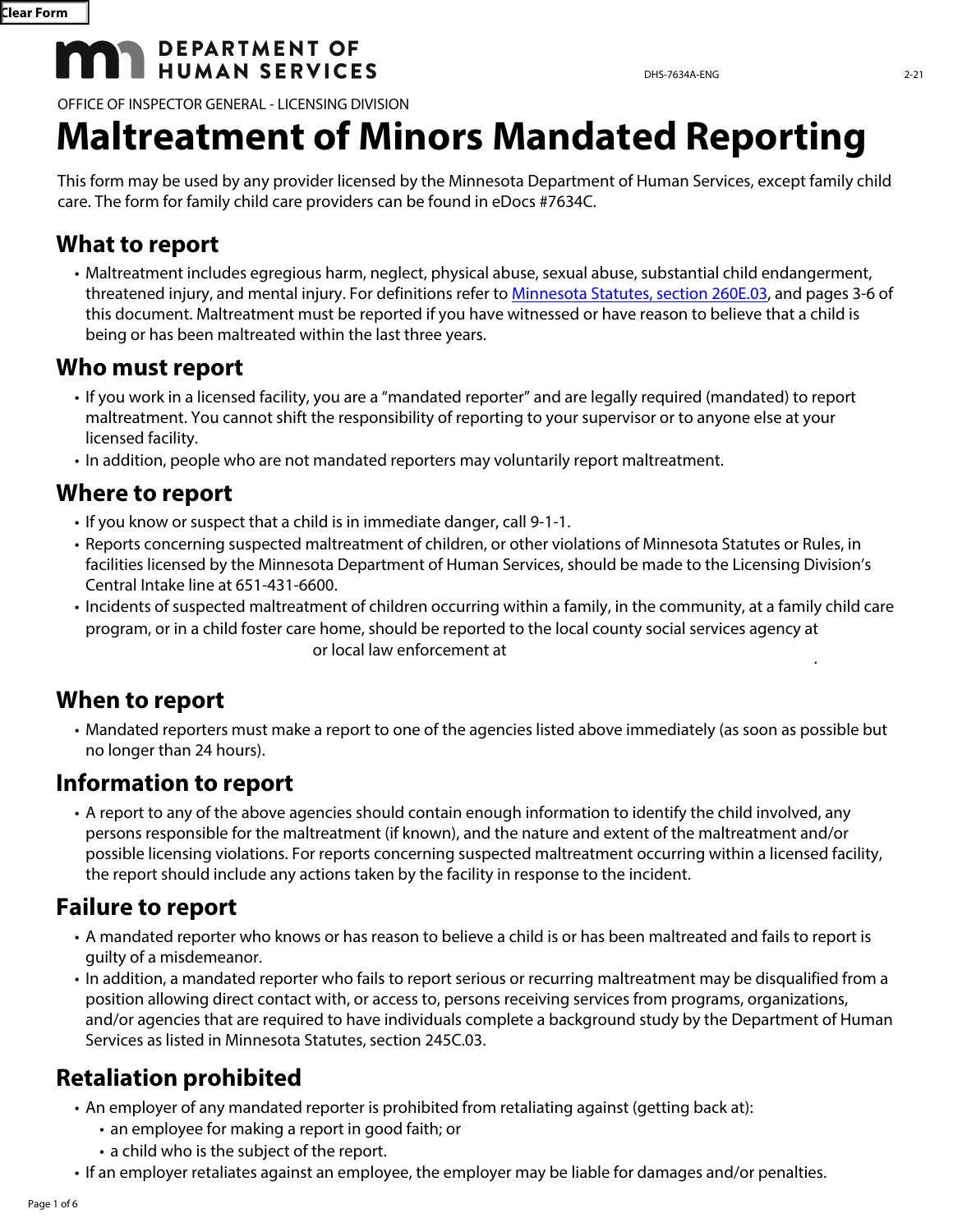# **Staff training**

The license holder must train all mandated reporters on their reporting responsibilities, according to the training requirements in the statutes and rules governing the licensed program. The license holder must document the provision of this training in individual personnel records, monitor implementation by staff, and ensure that the policy is readily accessible to staff, as specified under Minnesota Statutes, section 245A.04, subdivision 14.

# **Provide policy to parents**

For licensed child care centers, the mandated reporting policy must be provided to parents of all children at the time of enrollment and must be available upon request. The definitions section (p. 3-6) is optional to provide to parents.

*The following sections only apply to license holders that serve children. This does not include family child foster care per [Minnesota Statutes 245A.66, subd. 1](https://www.revisor.mn.gov/statutes/cite/245A.66#stat.245A.66.1).* 

#### **Internal review**

- When the facility has reason to know that an internal or external report of alleged or suspected maltreatment has been made, the facility must complete an internal review within 30 calendar days and take corrective action, if necessary, to protect the health and safety of children in care.
- The internal review must include an evaluation of whether:
	- related policies and procedures were followed;
	- the policies and procedures were adequate;
	- there is a need for additional staff training;
	- the reported event is similar to past events with the children or the services involved; and
	- there is a need for corrective action by the license holder to protect the health and safety of children in care.

#### **Primary and secondary person or position to ensure reviews completed**

The internal review will be completed by . If this individual is involved in the

alleged or suspected maltreatment, will be responsible for completing the

internal review.

#### **Documentation of internal review**

The facility must document completion of the internal review and make internal reviews accessible to the commissioner immediately upon the commissioner's request.

# **Corrective action plan**

Based on the results of the internal review, the license holder must develop, document, and implement a corrective action plan to correct any current lapses and prevent future lapses in performance by individuals or the license holder.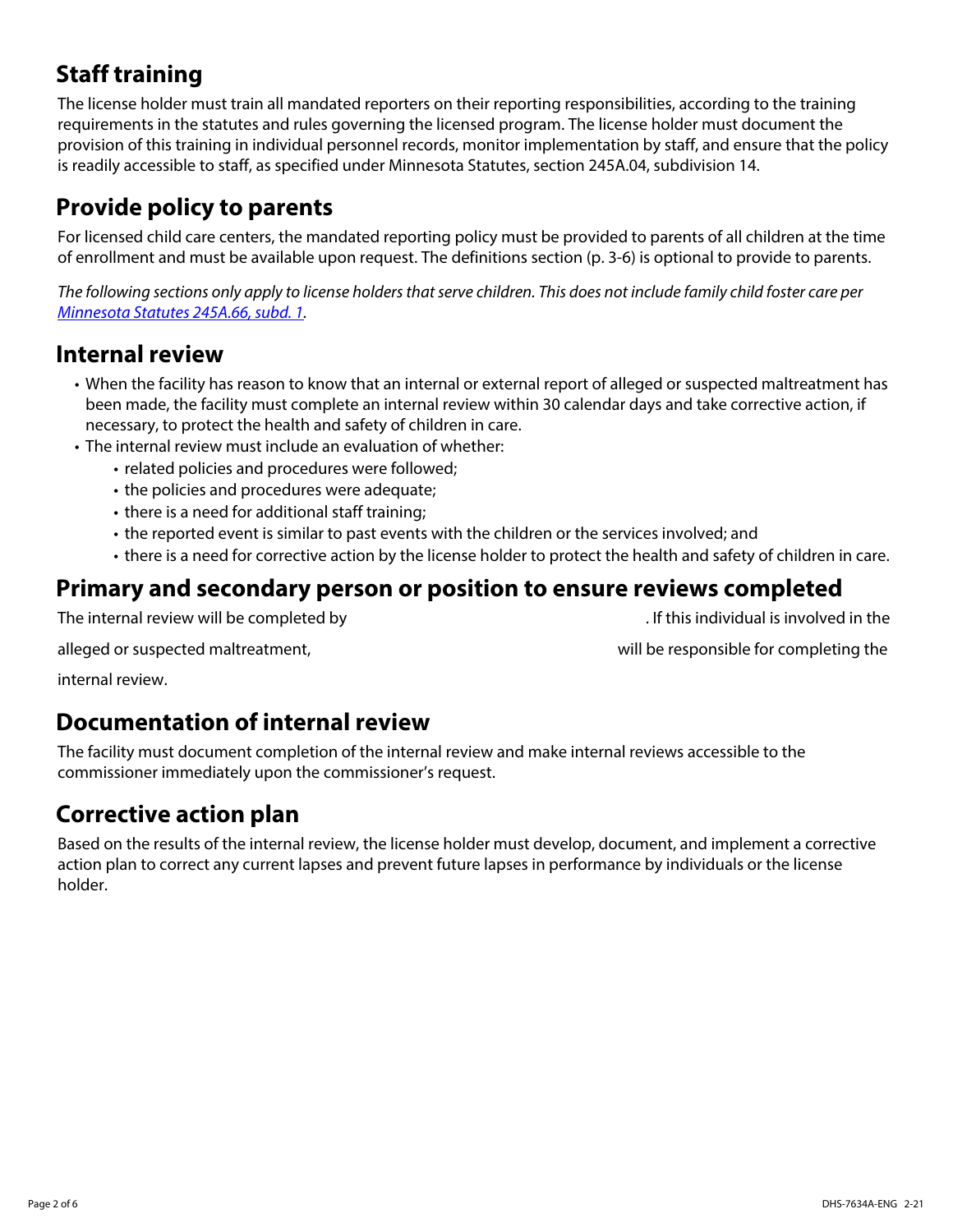# **Definitions**

Found in [Minnesota Statutes, section 260E.03](https://www.revisor.mn.gov/statutes/cite/260E.03)

#### **Egregious harm** [\(Minnesota Statutes, section 260E.03, subd. 5](https://www.revisor.mn.gov/statutes/cite/260E.03#stat.260E.03.5))

"Egregious harm" means harm under [section 260C.007, subdivision 14,](https://www.revisor.mn.gov/statutes/cite/260C.007) or a similar law of another jurisdiction.

#### [Minnesota Statutes, section 260C.007, Subd. 14](https://www.revisor.mn.gov/statutes/cite/260C.007#stat.260C.007.14):

"Egregious harm" means the infliction of bodily harm to a child or neglect of a child which demonstrates a grossly inadequate ability to provide minimally adequate parental care. The egregious harm need not have occurred in the state or in the county where a termination of parental rights action is otherwise properly venued. Egregious harm includes, but is not limited to:

- 1. conduct towards a child that constitutes a violation of sections [609.185](https://www.revisor.mn.gov/statutes/cite/609.185) to [609.2114](https://www.revisor.mn.gov/statutes/cite/609.2114), [609.222, subdivision 2,](https://www.revisor.mn.gov/statutes/cite/609.222#stat.609.222.2) [609.223](https://www.revisor.mn.gov/statutes/cite/609.223), or any other similar law of any other state;
- 2. the infliction of "substantial bodily harm" to a child, as defined in section [609.02, subdivision 7a](https://www.revisor.mn.gov/statutes/cite/609.02#stat.609.02.7a);
- 3. conduct towards a child that constitutes felony malicious punishment of a child under [section 609.377;](https://www.revisor.mn.gov/statutes/cite/609.377)
- 4. conduct towards a child that constitutes felony unreasonable restraint of a child under [section 609.255,](https://www.revisor.mn.gov/statutes/cite/609.255#stat.609.255.3)  [subdivision 3](https://www.revisor.mn.gov/statutes/cite/609.255#stat.609.255.3);
- 5. conduct towards a child that constitutes felony neglect or endangerment of a child under [section 609.378;](https://www.revisor.mn.gov/statutes/cite/609.378)
- 6. conduct towards a child that constitutes assault under section [609.221,](https://www.revisor.mn.gov/statutes/cite/609.221) [609.222](https://www.revisor.mn.gov/statutes/cite/609.222), or [609.223](https://www.revisor.mn.gov/statutes/cite/609.223);
- 7. conduct towards a child that constitutes solicitation, inducement, or promotion of, or receiving profit derived from prostitution under [section 609.322;](https://www.revisor.mn.gov/statutes/cite/609.322)
- 8. conduct towards a child that constitutes murder or voluntary manslaughter as defined by United States Code, title 18, section 1111(a) or 1112(a);
- 9. conduct towards a child that constitutes aiding or abetting, attempting, conspiring, or soliciting to commit a murder or voluntary manslaughter that constitutes a violation of United States Code, title 18, section 1111(a) or 1112(a); or
- 10. conduct toward a child that constitutes criminal sexual conduct under [sections 609.342](https://www.revisor.mn.gov/statutes/cite/609.342) to [609.345.](https://www.revisor.mn.gov/statutes/cite/609.345)

#### **Maltreatment** [\(Minnesota Statutes, section 260E.03, subd. 12\)](https://www.revisor.mn.gov/statutes/cite/260E.03#stat.260E.03.12)

"Maltreatment" means any of the following acts or omissions:

- 1. egregious harm under subdivision 5;
- 2. neglect under subdivision 15;
- 3. physical abuse under subdivision 18;
- 4. sexual abuse under subdivision 20;
- 5. substantial child endangerment under subdivision 22;
- 6. threatened injury under subdivision 23;
- 7. mental injury under subdivision 13; and
- 8. maltreatment of a child in a facility.

#### **Mental injury** [\(Minnesota Statutes, section 260E.03, subd. 13\)](https://www.revisor.mn.gov/statutes/cite/260E.03#stat.260E.03.13)

"Mental injury" means an injury to the psychological capacity or emotional stability of a child as evidenced by an observable or substantial impairment in the child's ability to function within a normal range of performance and behavior with due regard to the child's culture.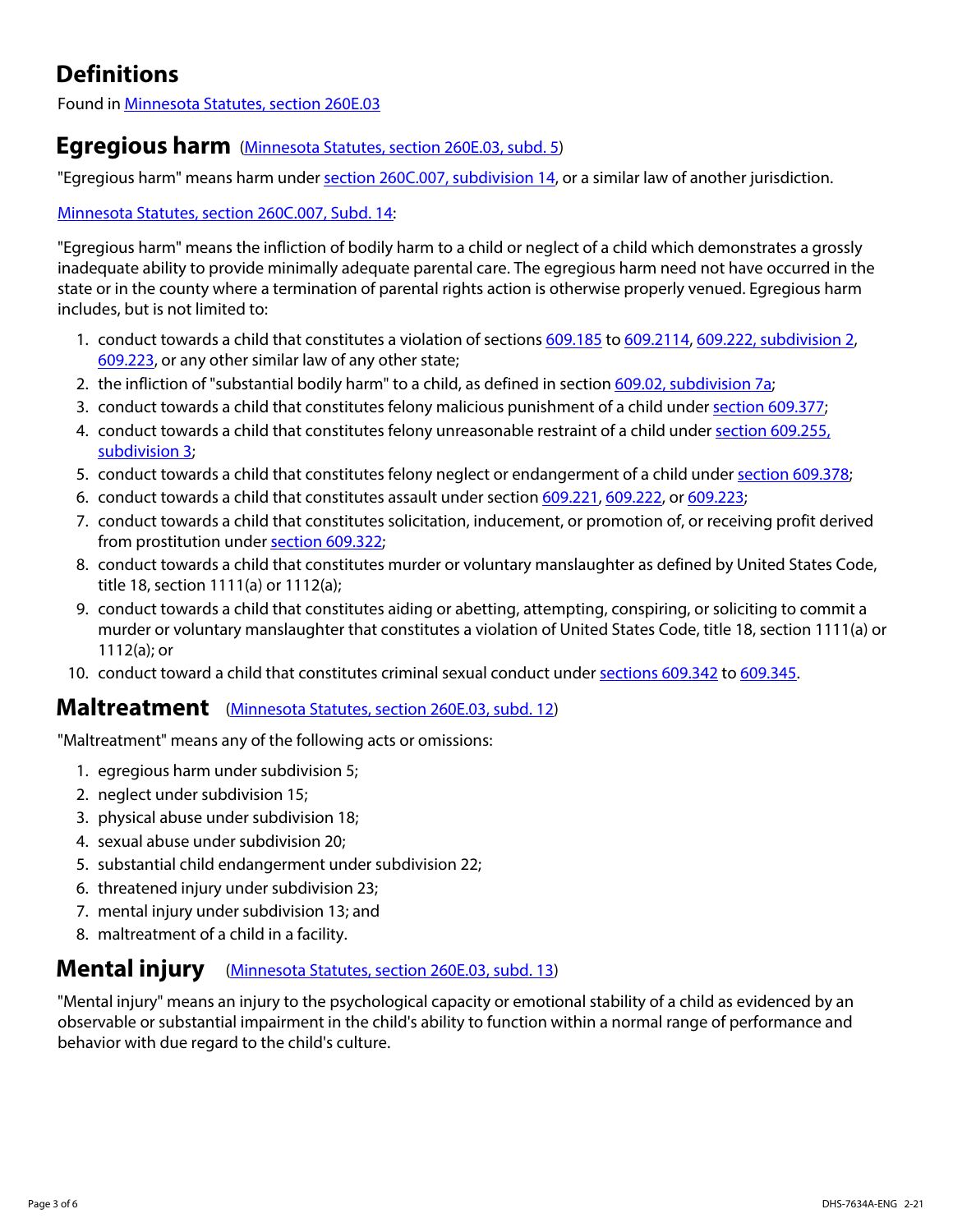#### **Neglect** [\(Minnesota Statutes, section 260E.03, subd. 15\)](https://www.revisor.mn.gov/statutes/cite/260E.03#stat.260E.03.15)

- A. "Neglect" means the commission or omission of any of the acts specified under clauses (1) to (8), other than by accidental means:
	- 1. failure by a person responsible for a child's care to supply a child with necessary food, clothing, shelter, health, medical, or other care required for the child's physical or mental health when reasonably able to do so;
	- 2. failure to protect a child from conditions or actions that seriously endanger the child's physical or mental health when reasonably able to do so, including a growth delay, which may be referred to as a failure to thrive, that has been diagnosed by a physician and is due to parental neglect;
	- 3. failure to provide for necessary supervision or child care arrangements appropriate for a child after considering factors as the child's age, mental ability, physical condition, length of absence, or environment, when the child is unable to care for the child's own basic needs or safety, or the basic needs or safety of another child in their care;
	- 4. failure to ensure that the child is educated as defined in sections [120A.22](https://www.revisor.mn.gov/statutes/cite/120A.22) and [260C.163, subdivision 11](https://www.revisor.mn.gov/statutes/cite/260C.163#stat.260C.163.11), which does not include a parent's refusal to provide the parent's child with sympathomimetic medications, consistent with section [125A.091, subdivision 5;](https://www.revisor.mn.gov/statutes/cite/125A.091)
	- 5. prenatal exposure to a controlled substance, as defined in section [253B.02, subdivision 2](https://www.revisor.mn.gov/statutes/cite/253B.02), used by the mother for a nonmedical purpose, as evidenced by withdrawal symptoms in the child at birth, results of a toxicology test performed on the mother at delivery or the child at birth, medical effects or developmental delays during the child's first year of life that medically indicate prenatal exposure to a controlled substance, or the presence of a fetal alcohol spectrum disorder;
	- 6. medical neglect, as defined in section [260C.007, subdivision 6](https://www.revisor.mn.gov/statutes/cite/260C.007#stat.260C.007.6), clause (5);
	- 7. chronic and severe use of alcohol or a controlled substance by a person responsible for the child's care that adversely affects the child's basic needs and safety; or
	- 8. emotional harm from a pattern of behavior that contributes to impaired emotional functioning of the child which may be demonstrated by a substantial and observable effect in the child's behavior, emotional response, or cognition that is not within the normal range for the child's age and stage of development, with due regard to the child's culture.
- B. Nothing in this chapter shall be construed to mean that a child is neglected solely because the child's parent, guardian, or other person responsible for the child's care in good faith selects and depends upon spiritual means or prayer for treatment or care of disease or remedial care of the child in lieu of medical care.
- C. This chapter does not impose upon persons not otherwise legally responsible for providing a child with necessary food, clothing, shelter, education, or medical care a duty to provide that care.

#### **Physical abuse** [\(Minnesota Statutes, section 260E.03, subd. 18\)](https://www.revisor.mn.gov/statutes/cite/260E.03#stat.260E.03.18)

- A. "Physical abuse" means any physical injury, mental injury under subdivision 13, or threatened injury under subdivision 23, inflicted by a person responsible for the child's care on a child other than by accidental means, or any physical or mental injury that cannot reasonably be explained by the child's history of injuries, or any aversive or deprivation procedures, or regulated interventions, that have not been authorized under section [125A.0942](https://www.revisor.mn.gov/statutes/cite/125A.0942) or [245.825.](https://www.revisor.mn.gov/statutes/cite/245.825)
- B. Abuse does not include reasonable and moderate physical discipline of a child administered by a parent or legal guardian that does not result in an injury. Abuse does not include the use of reasonable force by a teacher, principal, or school employee as allowed by section [121A.582](https://www.revisor.mn.gov/statutes/cite/121A.582).
- C. For the purposes of this subdivision, actions that are not reasonable and moderate include, but are not limited to, any of the following:
	- 1. throwing, kicking, burning, biting, or cutting a child;
	- 2. striking a child with a closed fist;
	- 3. shaking a child under age three;
	- 4. striking or other actions that result in any nonaccidental injury to a child under 18 months of age;
	- 5. unreasonable interference with a child's breathing;
	- 6. threatening a child with a weapon, as defined in [section 609.02, subdivision 6;](https://www.revisor.mn.gov/statutes/cite/609.02#stat.609.02.6)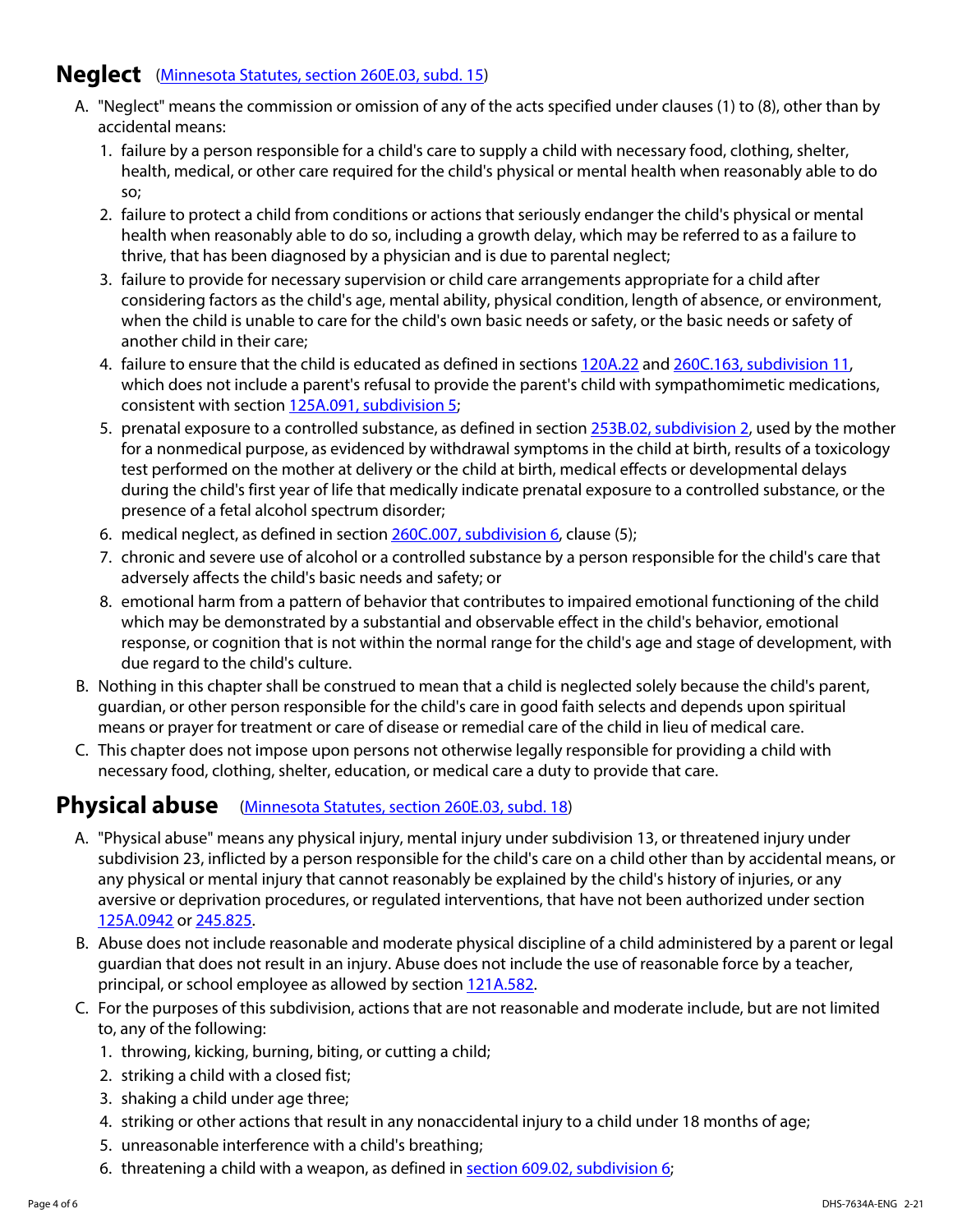- 7. striking a child under age one on the face or head;
- 8. striking a child who is at least age one but under age four on the face or head, which results in an injury;
- 9. purposely giving a child:
	- i. poison, alcohol, or dangerous, harmful, or controlled substances that were not prescribed for the child by a practitioner in order to control or punish the child; or
	- ii. other substances that substantially affect the child's behavior, motor coordination, or judgment; that result in sickness or internal injury; or that subject the child to medical procedures that would be unnecessary if the child were not exposed to the substances;
- 10. unreasonable physical confinement or restraint not permitted under [section 609.379,](https://www.revisor.mn.gov/statutes/cite/609.379) including but not limited to tying, caging, or chaining; or
- 11. in a school facility or school zone, an act by a person responsible for the child's care that is a violation under section [121A.58.](https://www.revisor.mn.gov/statutes/cite/121A.58)

#### **Sexual abuse** [\(Minnesota Statutes, section 260E.03, subd. 20\)](https://www.revisor.mn.gov/statutes/cite/260E.03#stat.260E.03.20)

"Sexual abuse" means the subjection of a child by a person responsible for the child's care, by a person who has a significant relationship to the child, or by a person in a current or recent position of authority, to any act that constitutes a violation of section [609.342](https://www.revisor.mn.gov/statutes/cite/609.342) (criminal sexual conduct in the first degree), [609.343](https://www.revisor.mn.gov/statutes/cite/609.343) (criminal sexual conduct in the second degree), [609.344](https://www.revisor.mn.gov/statutes/cite/609.344) (criminal sexual conduct in the third degree), [609.345](https://www.revisor.mn.gov/statutes/cite/609.345) (criminal sexual conduct in the fourth degree), [609.3451](https://www.revisor.mn.gov/statutes/cite/609.3451) (criminal sexual conduct in the fifth degree), or [609.352](https://www.revisor.mn.gov/statutes/cite/609.352) (solicitation of children to engage in sexual conduct; communication of sexually explicit materials to children).

Sexual abuse also includes any act involving a child that constitutes a violation of prostitution offenses under sections [609.321](https://www.revisor.mn.gov/statutes/cite/609.321) to [609.324](https://www.revisor.mn.gov/statutes/cite/609.324) or [617.246](https://www.revisor.mn.gov/statutes/cite/617.246). Sexual abuse includes all reports of known or suspected child sex trafficking involving a child who is identified as a victim of sex trafficking. Sexual abuse includes child sex trafficking as defined in section [609.321](https://www.revisor.mn.gov/statutes/cite/609.321), subdivisions 7a and 7b.

Sexual abuse includes threatened sexual abuse, which includes the status of a parent or household member who has committed a violation that requires registration as an offender under section [243.166, subdivision 1b,](https://www.revisor.mn.gov/statutes/cite/243.166#stat.243.166.1b) paragraph (a) or (b), or required registration under section  $243.166$ , subdivision 1b, paragraph (a) or (b).

#### **Substantial child endangerment** [\(Minnesota Statutes, section 260E.03, subd. 22\)](https://www.revisor.mn.gov/statutes/cite/260E.03#stat.260E.03.22)

"Substantial child endangerment" means that a person responsible for a child's care, by act or omission, commits or attempts to commit an act against a child under their care that constitutes any of the following:

- 1. egregious harm under subdivision 5;
- 2. abandonment under section [260C.301, subdivision 2;](https://www.revisor.mn.gov/statutes/cite/260C.301#stat.260C.301.2)
- 3. neglect under subdivision 15, paragraph (a), clause (2), that substantially endangers the child's physical or mental health, including a growth delay, which may be referred to as failure to thrive, that has been diagnosed by a physician and is due to parental neglect;
- 4. murder in the first, second, or third degree under section [609.185](https://www.revisor.mn.gov/statutes/cite/609.185), [609.19,](https://www.revisor.mn.gov/statutes/cite/609.19) or [609.195](https://www.revisor.mn.gov/statutes/cite/609.195);
- 5. manslaughter in the first or second degree under section [609.20](https://www.revisor.mn.gov/statutes/cite/609.20) or [609.205](https://www.revisor.mn.gov/statutes/cite/609.205);
- 6. assault in the first, second, or third degree under section [609.221,](https://www.revisor.mn.gov/statutes/cite/609.221) [609.222,](https://www.revisor.mn.gov/statutes/cite/609.222) or [609.223](https://www.revisor.mn.gov/statutes/cite/609.223);
- 7. solicitation, inducement, and promotion of prostitution under section [609.322](https://www.revisor.mn.gov/statutes/cite/609.322);
- 8. criminal sexual conduct under sections [609.342](https://www.revisor.mn.gov/statutes/cite/609.342) to [609.3451;](https://www.revisor.mn.gov/statutes/cite/609.3451)
- 9. solicitation of children to engage in sexual conduct under section [609.352](https://www.revisor.mn.gov/statutes/cite/609.352);
- 10. malicious punishment or neglect or endangerment of a child under section [609.377](https://www.revisor.mn.gov/statutes/cite/609.377) or [609.378;](https://www.revisor.mn.gov/statutes/cite/609.378)
- 11. use of a minor in sexual performance under section [617.246;](https://www.revisor.mn.gov/statutes/cite/617.246) or
- 12. parental behavior, status, or condition that mandates that the county attorney file a termination of parental rights petition under section [260C.503, subdivision 2](https://www.revisor.mn.gov/statutes/cite/260C.503#stat.260C.503.2).